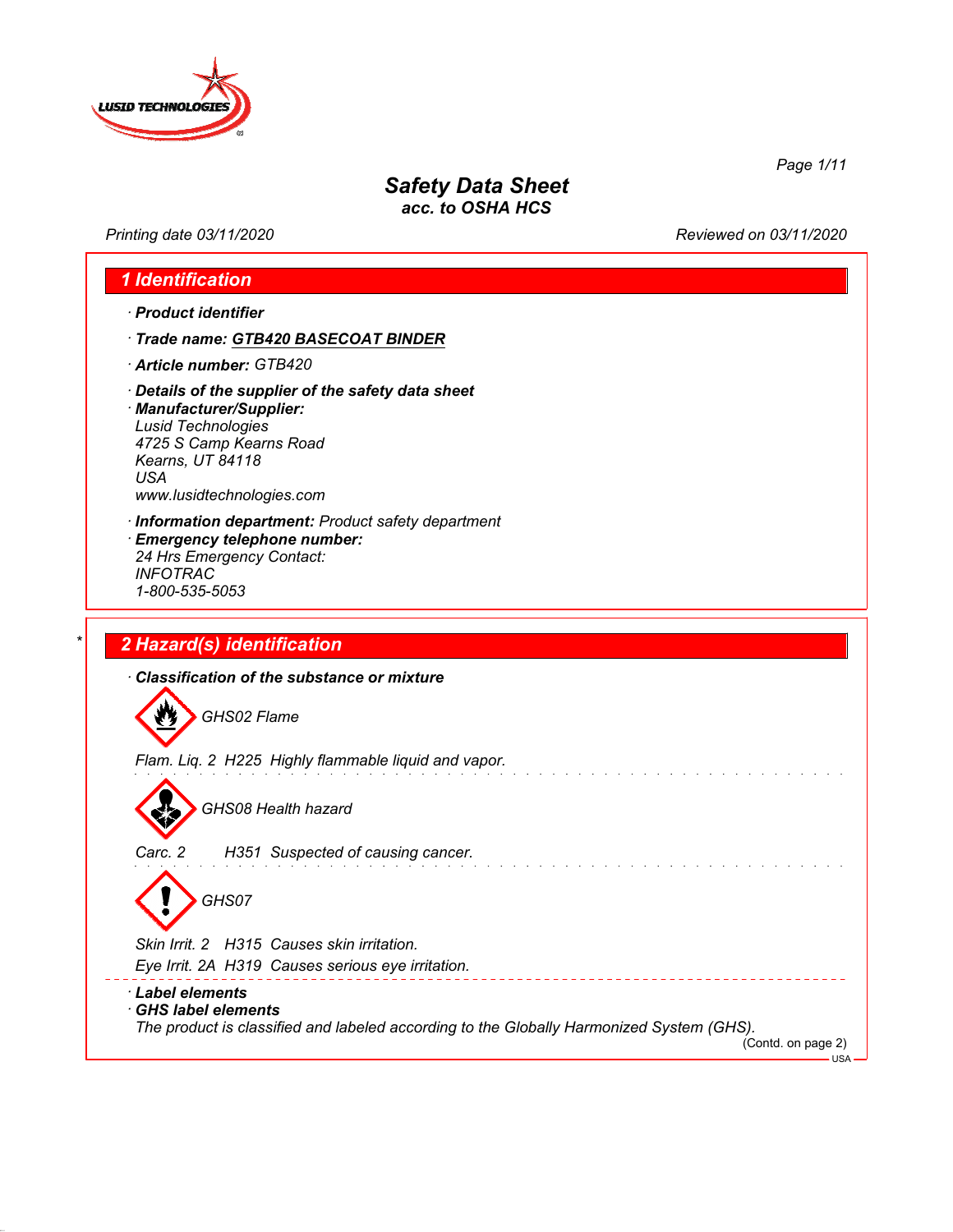*Printing date 03/11/2020 Reviewed on 03/11/2020*

*Trade name: GTB420 BASECOAT BINDER*



*· Other hazards*

- *· Results of PBT and vPvB assessment*
- *· PBT: Not applicable.*

(Contd. on page 3) USA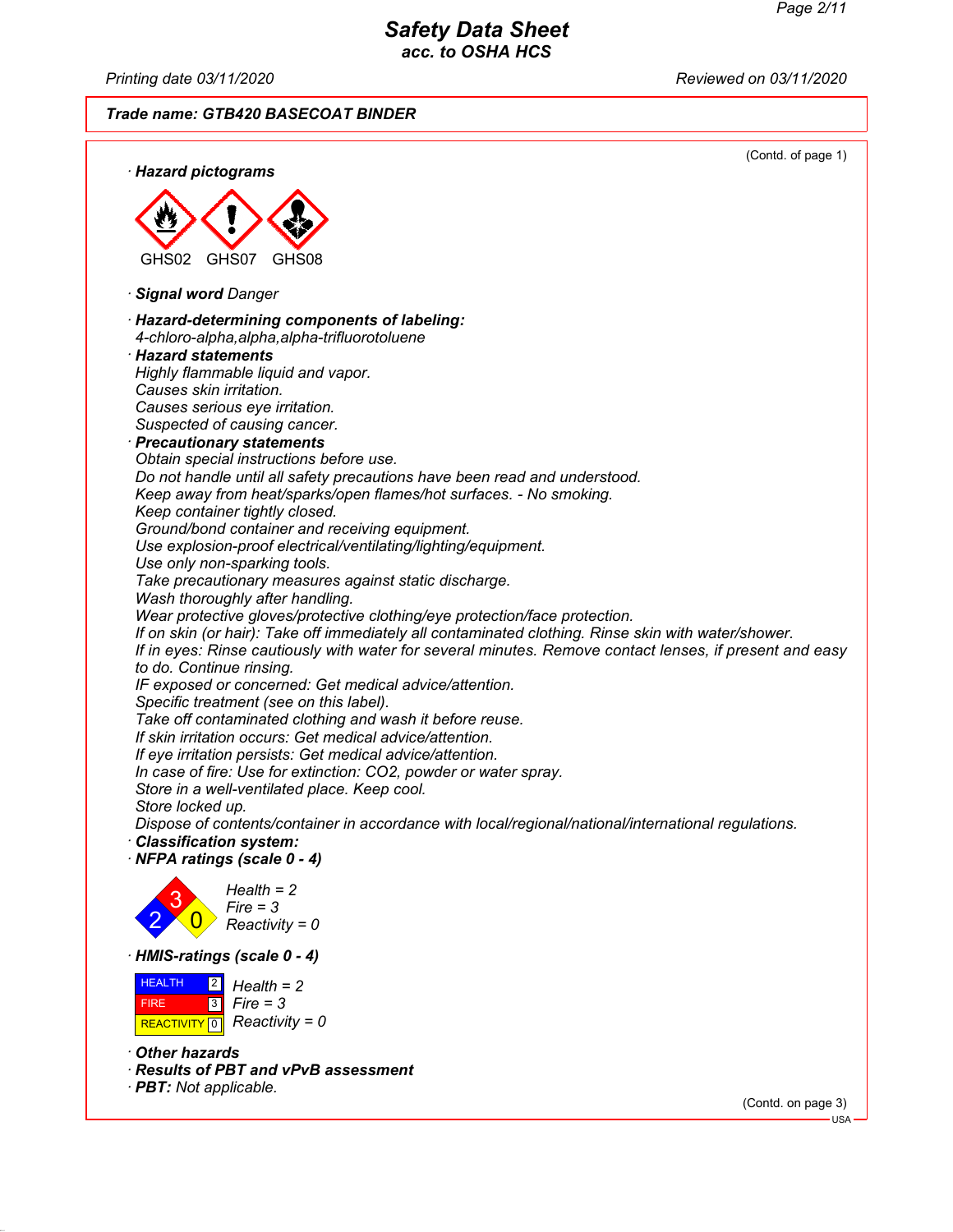(Contd. of page 2)

# *Safety Data Sheet acc. to OSHA HCS*

*Printing date 03/11/2020 Reviewed on 03/11/2020*

## *Trade name: GTB420 BASECOAT BINDER*

*· vPvB: Not applicable.*

## *\* 3 Composition/information on ingredients*

#### *· Chemical characterization: Mixtures*

*· Description: Mixture of the substances listed below with nonhazardous additions.*

| · Dangerous components: |                                                       |              |  |
|-------------------------|-------------------------------------------------------|--------------|--|
|                         | 98-56-6 4-chloro-alpha, alpha, alpha-trifluorotoluene | 50-100%      |  |
|                         | 110-43-0 heptan-2-one                                 | $10 - 25%$   |  |
| $67-64-1$ acetone       |                                                       | $\leq 2.5\%$ |  |
|                         | 119-64-2 1, 2, 3, 4-tetrahydronaphthalene             | $\leq 2.5\%$ |  |
|                         | 100-41-4 ethylbenzene                                 | ≤2.5%        |  |

## *4 First-aid measures*

- *· Description of first aid measures*
- *· General information: Immediately remove any clothing soiled by the product.*
- *· After inhalation: In case of unconsciousness place patient stably in side position for transportation.*
- *· After skin contact: Immediately wash with water and soap and rinse thoroughly.*
- *· After eye contact:*
- *Rinse opened eye for several minutes under running water. If symptoms persist, consult a doctor.*
- *· After swallowing: If symptoms persist consult doctor.*
- *· Information for doctor:*
- *· Most important symptoms and effects, both acute and delayed No further relevant information available.*
- *· Indication of any immediate medical attention and special treatment needed No further relevant information available.*

#### *\* 5 Fire-fighting measures*

- *· Extinguishing media*
- *· Suitable extinguishing agents:*
- *CO2, extinguishing powder or water spray. Fight larger fires with water spray or alcohol resistant foam.*
- *· Special hazards arising from the substance or mixture No further relevant information available.*
- *· Advice for firefighters*
- *· Protective equipment: No special measures required.*

# *\* 6 Accidental release measures*

*· Personal precautions, protective equipment and emergency procedures Wear protective equipment. Keep unprotected persons away.*

*· Environmental precautions: Dilute with plenty of water.*

*Do not allow to enter sewers/ surface or ground water.*

*· Methods and material for containment and cleaning up: Absorb with liquid-binding material (sand, diatomite, acid binders, universal binders, sawdust). Dispose contaminated material as waste according to item 13. Ensure adequate ventilation.*

(Contd. on page 4)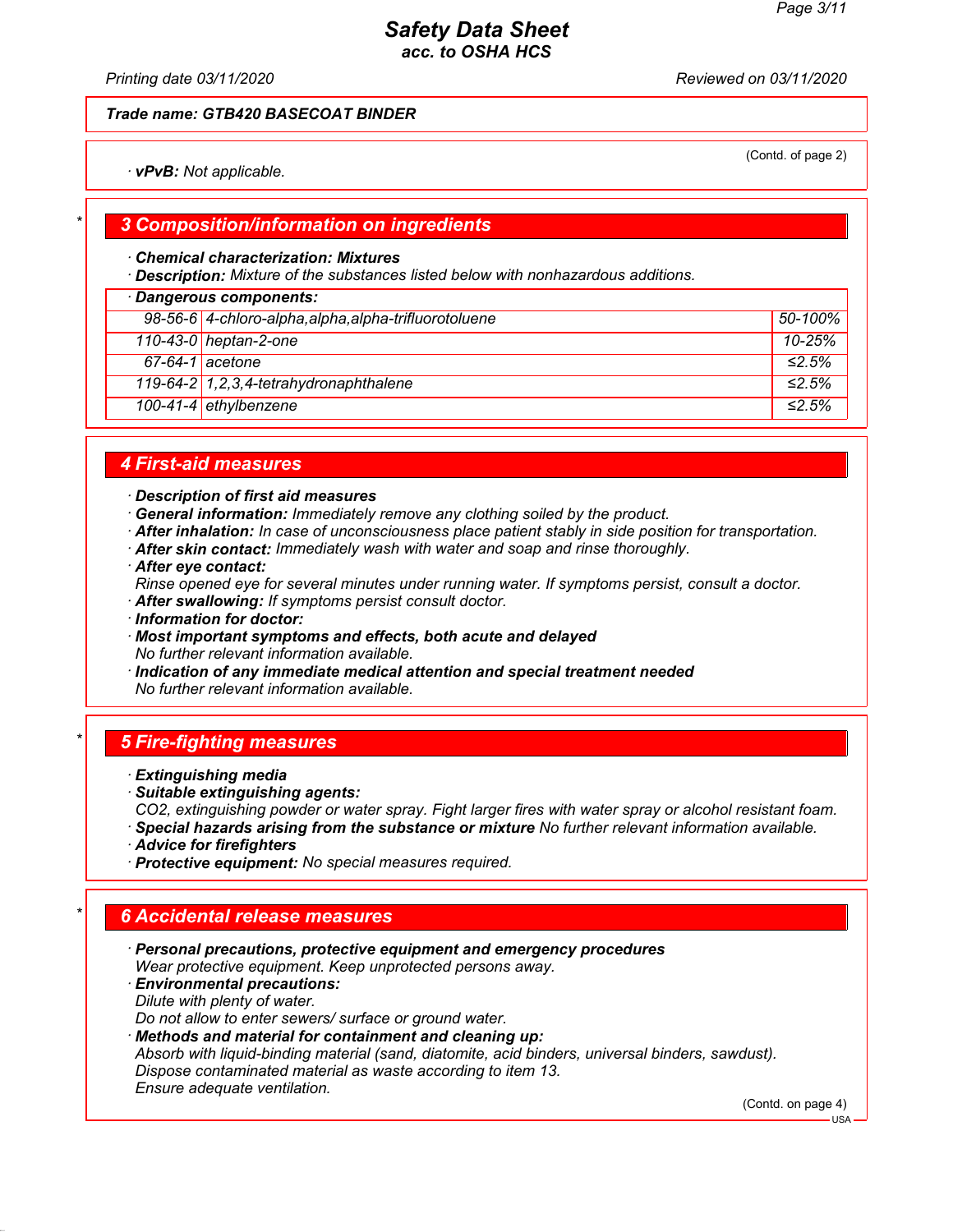*Printing date 03/11/2020 Reviewed on 03/11/2020*

### *Trade name: GTB420 BASECOAT BINDER*

|                    |                                                                                                             | (Contd. of page 3) |
|--------------------|-------------------------------------------------------------------------------------------------------------|--------------------|
|                    | $\cdot$ Reference to other sections                                                                         |                    |
|                    | See Section 7 for information on safe handling.                                                             |                    |
|                    | See Section 8 for information on personal protection equipment.<br>See Section 13 for disposal information. |                    |
|                    | · Protective Action Criteria for Chemicals                                                                  |                    |
| $\overline{PAC-1}$ |                                                                                                             |                    |
|                    | 110-43-0 heptan-2-one                                                                                       | 150 ppm            |
|                    | $67-64-1$ acetone                                                                                           | 200 ppm            |
| 1330-20-7 xylene   |                                                                                                             | 130 ppm            |
|                    | 119-64-2 1, 2, 3, 4-tetrahydronaphthalene                                                                   | $1.6$ ppm          |
|                    | 100-41-4 ethylbenzene                                                                                       | $33$ ppm           |
|                    | 123-42-2 4-hydroxy-4-methylpentan-2-one                                                                     | 150 ppm            |
| $·$ PAC-2:         |                                                                                                             |                    |
|                    | 110-43-0 heptan-2-one                                                                                       | 670 ppm            |
|                    | $67-64-1$ acetone                                                                                           | 3200* ppm          |
| 1330-20-7 xylene   |                                                                                                             | 920* ppm           |
|                    | 119-64-2 1, 2, 3, 4-tetrahydronaphthalene                                                                   | 17 ppm             |
|                    | 100-41-4 ethylbenzene                                                                                       | 1100* ppm          |
|                    | 123-42-2 4-hydroxy-4-methylpentan-2-one                                                                     | 350 ppm            |
| $·$ PAC-3:         |                                                                                                             |                    |
|                    | 110-43-0 heptan-2-one                                                                                       | 4000* ppm          |
|                    | $67-64-1$ acetone                                                                                           | 5700* ppm          |
| 1330-20-7 xylene   |                                                                                                             | 2500* ppm          |
|                    | 119-64-2 1, 2, 3, 4-tetrahydronaphthalene                                                                   | 100 ppm            |
|                    | 100-41-4 ethylbenzene                                                                                       | 1800* ppm          |
|                    | 123-42-2 4-hydroxy-4-methylpentan-2-one                                                                     | 2100* ppm          |

## *7 Handling and storage*

*· Handling:*

- *· Precautions for safe handling Open and handle receptacle with care.*
- *· Information about protection against explosions and fires: Keep ignition sources away - Do not smoke. Protect against electrostatic charges.*

*Keep respiratory protective device available.*

- *· Conditions for safe storage, including any incompatibilities*
- *· Storage:*
- *· Requirements to be met by storerooms and receptacles: Store in a cool location.*
- *· Information about storage in one common storage facility: Not required.*
- *· Further information about storage conditions: Keep receptacle tightly sealed. Store in cool, dry conditions in well sealed receptacles.*
- *· Specific end use(s) No further relevant information available.*

(Contd. on page 5)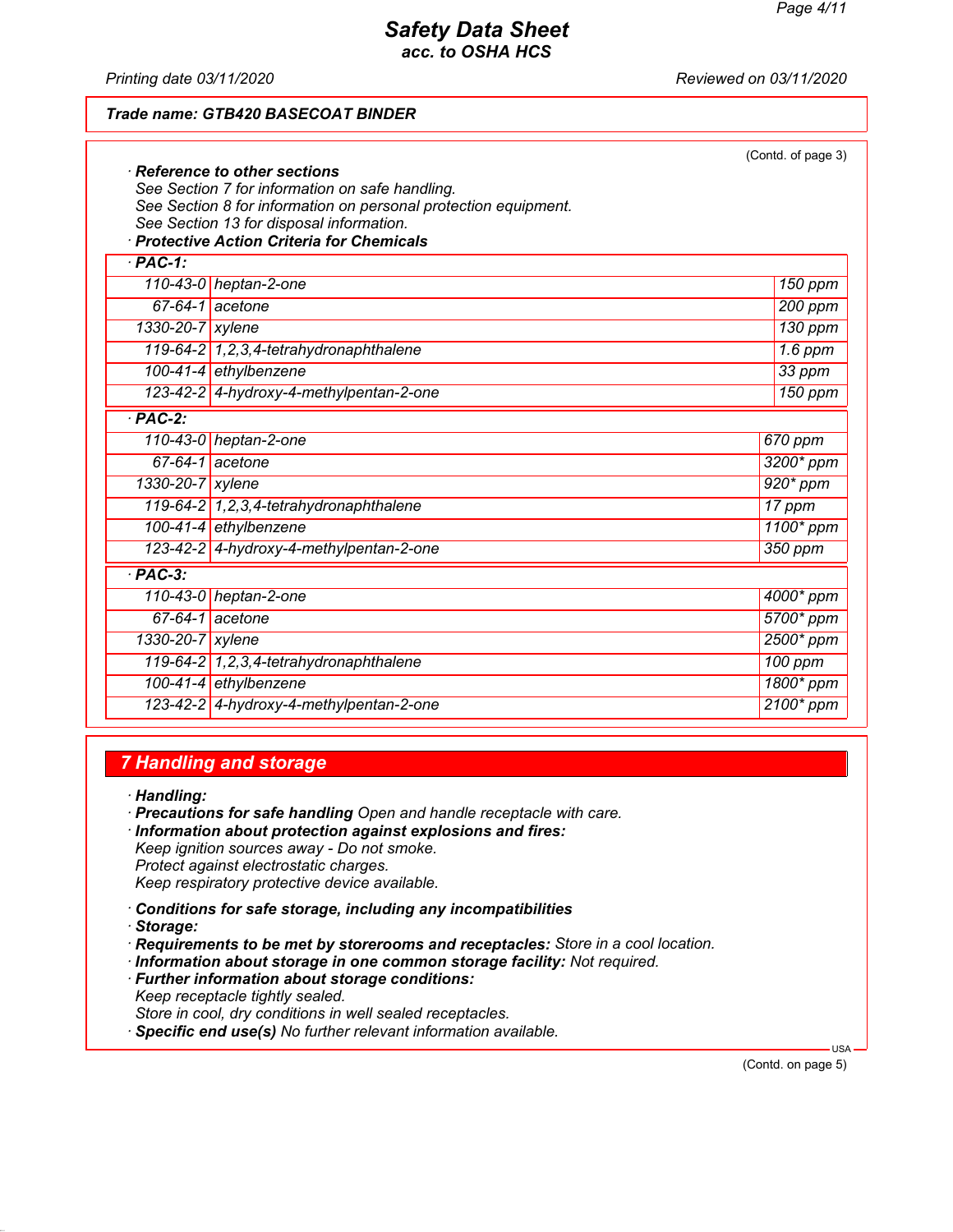# *Safety Data Sheet*

*acc. to OSHA HCS*

*Printing date 03/11/2020 Reviewed on 03/11/2020*

*Trade name: GTB420 BASECOAT BINDER*

(Contd. of page 4)

| · Additional information about design of technical systems: No further data; see item 7.           |
|----------------------------------------------------------------------------------------------------|
| Control parameters                                                                                 |
| Components with limit values that require monitoring at the workplace:                             |
| The following constituents are the only constituents of the product which have a PEL, TLV or other |
| recommended exposure limit.                                                                        |
| At this time, the other constituents have no known exposure limits.                                |
| 110-43-0 heptan-2-one                                                                              |
| PEL Long-term value: 465 mg/m <sup>3</sup> , 100 ppm                                               |
| REL Long-term value: 465 mg/m <sup>3</sup> , 100 ppm                                               |
| TLV Long-term value: 233 mg/m <sup>3</sup> , 50 ppm                                                |
| 67-64-1 acetone                                                                                    |
| PEL Long-term value: 2400 mg/m <sup>3</sup> , 1000 ppm                                             |
| REL Long-term value: 590 mg/m <sup>3</sup> , 250 ppm                                               |
| TLV Short-term value: 1187 mg/m <sup>3</sup> , 500 ppm                                             |
| Long-term value: 594 mg/m <sup>3</sup> , 250 ppm                                                   |
| <b>BEI</b>                                                                                         |
| 100-41-4 ethylbenzene                                                                              |
| PEL Long-term value: 435 mg/m <sup>3</sup> , 100 ppm                                               |
| REL Short-term value: 545 mg/m <sup>3</sup> , 125 ppm                                              |
| Long-term value: 435 mg/m <sup>3</sup> , 100 ppm                                                   |
| TLV Long-term value: 87 mg/m <sup>3</sup> , 20 ppm                                                 |
| BEI                                                                                                |
| · Ingredients with biological limit values:                                                        |
| 67-64-1 acetone                                                                                    |
| $BEI$ 50 mg/L                                                                                      |
| Medium: urine                                                                                      |
| Time: end of shift                                                                                 |
| Parameter: Acetone (nonspecific)                                                                   |
| 100-41-4 ethylbenzene                                                                              |
| BEI 0.7 g/g creatinine                                                                             |
| Medium: urine                                                                                      |
| Time: end of shift at end of workweek                                                              |
| Parameter: Sum of mandelic acid and phenylglyoxylic acid (nonspecific, semi-quantitative)          |
|                                                                                                    |
| Medium: end-exhaled air                                                                            |
| Time: not critical                                                                                 |
| Parameter: Ethyl benzene (semi-quantitative)                                                       |
| Additional information: The lists that were valid during the creation were used as basis.          |
| <b>Exposure controls</b>                                                                           |
| · Personal protective equipment:                                                                   |
| <b>General protective and hygienic measures:</b>                                                   |
| Keep away from foodstuffs, beverages and feed.                                                     |
| Immediately remove all soiled and contaminated clothing.                                           |
| Wash hands before breaks and at the end of work.                                                   |
| Store protective clothing separately.<br>Avoid contact with the eyes and skin.                     |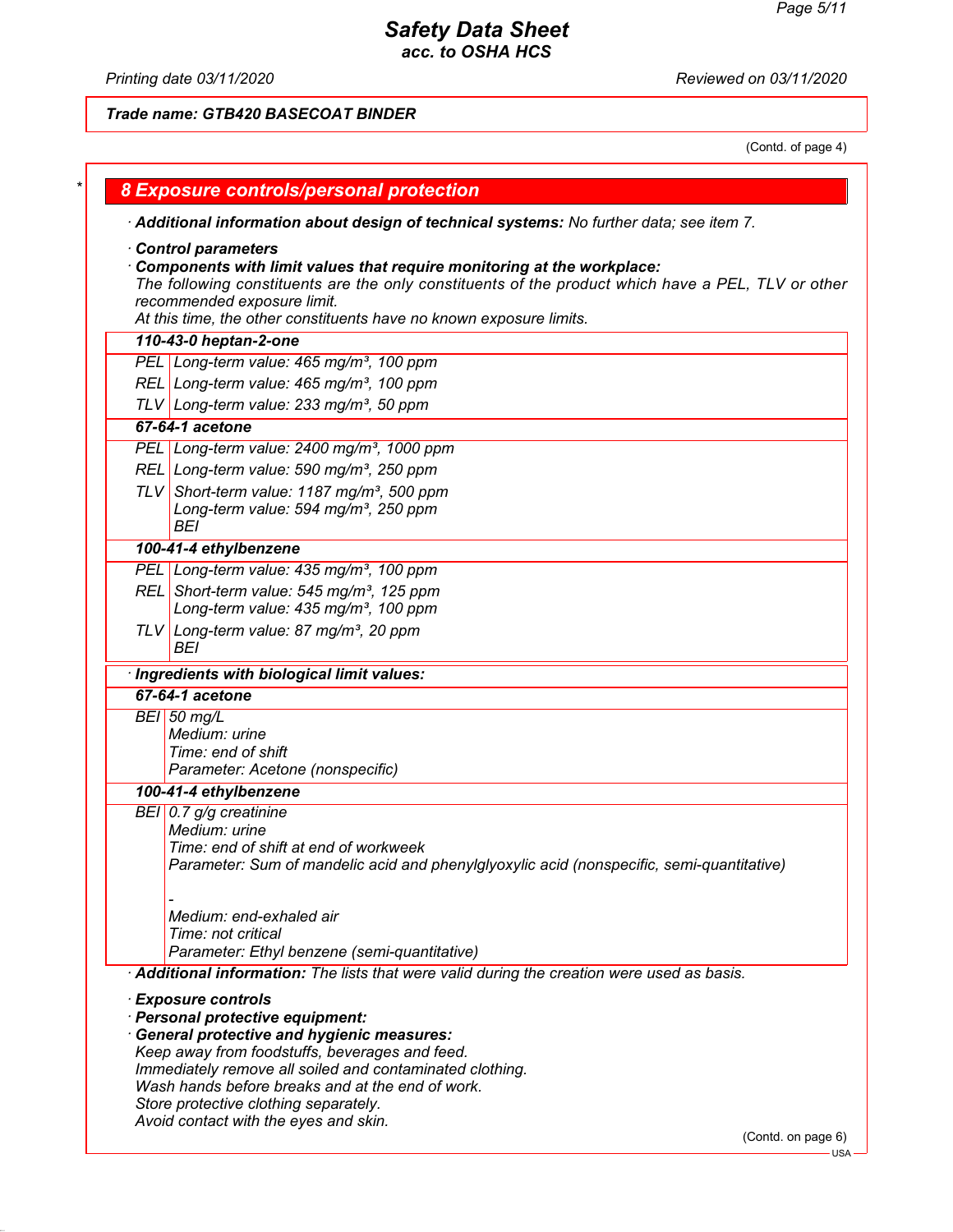*Printing date 03/11/2020 Reviewed on 03/11/2020*

## *Trade name: GTB420 BASECOAT BINDER*

(Contd. of page 5)

- *· Breathing equipment: Not required.*
- *· Protection of hands:*



*Protective gloves*

*The glove material has to be impermeable and resistant to the product/ the substance/ the preparation. Due to missing tests no recommendation to the glove material can be given for the product/ the preparation/ the chemical mixture.*

*Selection of the glove material on consideration of the penetration times, rates of diffusion and the degradation*

#### *· Material of gloves*

*The selection of the suitable gloves does not only depend on the material, but also on further marks of quality and varies from manufacturer to manufacturer. As the product is a preparation of several substances, the resistance of the glove material can not be calculated in advance and has therefore to be checked prior to the application.*

#### *· Penetration time of glove material*

*The exact break through time has to be found out by the manufacturer of the protective gloves and has to be observed.*

*· Eye protection:*



*Tightly sealed goggles*

| · Information on basic physical and chemical properties<br><b>General Information</b> |                                                                                                |
|---------------------------------------------------------------------------------------|------------------------------------------------------------------------------------------------|
| · Appearance:                                                                         |                                                                                                |
| Form:                                                                                 | Liquid                                                                                         |
| Color:                                                                                | Whitish                                                                                        |
| · Odor:                                                                               | Characteristic                                                                                 |
| Odor threshold:                                                                       | Not determined.                                                                                |
| · pH-value:                                                                           | Not determined (pH N/A in solvent coatings)                                                    |
| Change in condition                                                                   |                                                                                                |
| <b>Melting point/Melting range:</b>                                                   | Undetermined.                                                                                  |
| <b>Boiling point/Boiling range:</b>                                                   | 139 °C (282.2 °F)                                                                              |
| · Flash point:                                                                        | $-17 °C (1.4 °F)$                                                                              |
| · Flammability (solid, gaseous):                                                      | Not applicable.                                                                                |
| · Ignition temperature:                                                               | 533 °C (991.4 °F)                                                                              |
| Decomposition temperature:                                                            | Not determined.                                                                                |
| · Auto igniting:                                                                      | Product is not selfigniting.                                                                   |
| Danger of explosion:                                                                  | Product is not explosive. However, formation of explosive air/<br>vapor mixtures are possible. |
| · Explosion limits:                                                                   | 1 Vol %                                                                                        |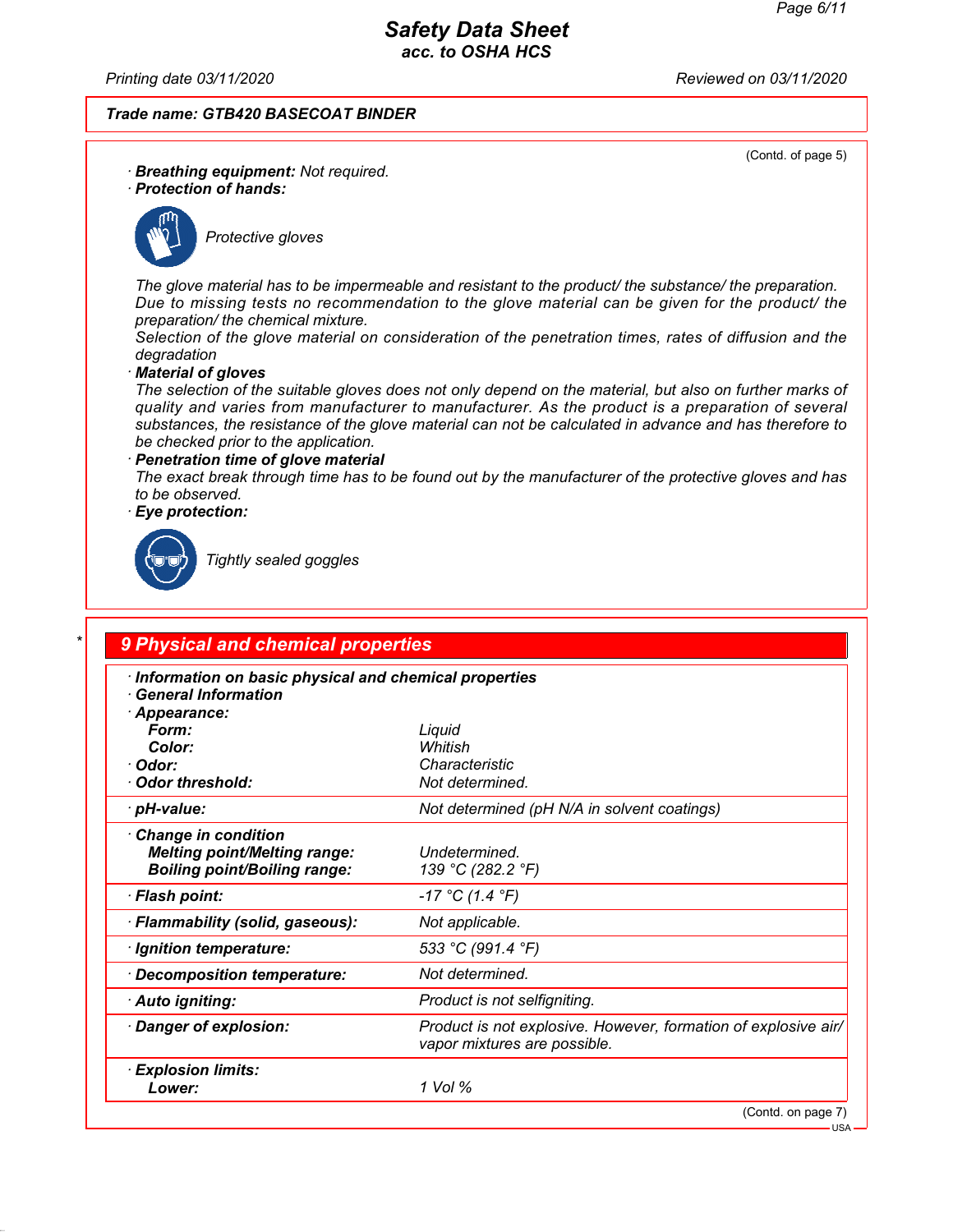#### *Printing date 03/11/2020 Reviewed on 03/11/2020*

## *Trade name: GTB420 BASECOAT BINDER*

|                                                            |                                            | (Contd. of page 6) |
|------------------------------------------------------------|--------------------------------------------|--------------------|
| <b>Upper:</b>                                              | 5.5 Vol %                                  |                    |
| $\cdot$ Vapor pressure at 20 °C (68 °F):                   | 3.5 hPa (2.6 mm Hg)                        |                    |
| $\cdot$ Density at 20 °C (68 °F):                          | 1.2261 g/cm <sup>3</sup> (10.2318 lbs/gal) |                    |
| · Relative density                                         | Not determined.                            |                    |
| · Vapor density                                            | Not determined.                            |                    |
| <b>Evaporation rate</b>                                    | Not determined.                            |                    |
| · Solubility in / Miscibility with                         |                                            |                    |
| Water:                                                     | Fully miscible.                            |                    |
| · Partition coefficient (n-octanol/water): Not determined. |                                            |                    |
| · Viscosity:                                               |                                            |                    |
| Dynamic:                                                   | Not determined.                            |                    |
| <b>Kinematic:</b>                                          | Not determined.                            |                    |
| · Solvent content:                                         |                                            |                    |
| <b>Organic solvents:</b>                                   | 16.7%                                      |                    |
| <b>VOC content:</b>                                        | 14.76 %                                    |                    |
|                                                            | 181.0 g/l / 1.51 lb/gal                    |                    |
| <b>Solids content:</b>                                     | 14.8%                                      |                    |
| $\cdot$ Other information                                  | No further relevant information available. |                    |

## *10 Stability and reactivity*

*· Reactivity No further relevant information available.*

*· Chemical stability*

*· Thermal decomposition / conditions to be avoided: No decomposition if used according to specifications.*

- *· Possibility of hazardous reactions No dangerous reactions known.*
- *· Conditions to avoid No further relevant information available.*
- *· Incompatible materials: No further relevant information available.*
- *· Hazardous decomposition products: No dangerous decomposition products known.*

## *\* 11 Toxicological information*

- *· Information on toxicological effects*
- *· Acute toxicity:*

*· LD/LC50 values that are relevant for classification:*

#### *110-43-0 heptan-2-one*

*Oral LD50 1,670 mg/kg (rat)*

*Dermal LD50 12,600 mg/kg (rabbit)*

- *· Primary irritant effect:*
- *· on the skin: Irritant to skin and mucous membranes.*
- *· on the eye: Irritating effect.*
- *· Sensitization: No sensitizing effects known.*
- *· Additional toxicological information:*

*The product shows the following dangers according to internally approved calculation methods for preparations:*

*Irritant*

(Contd. on page 8) USA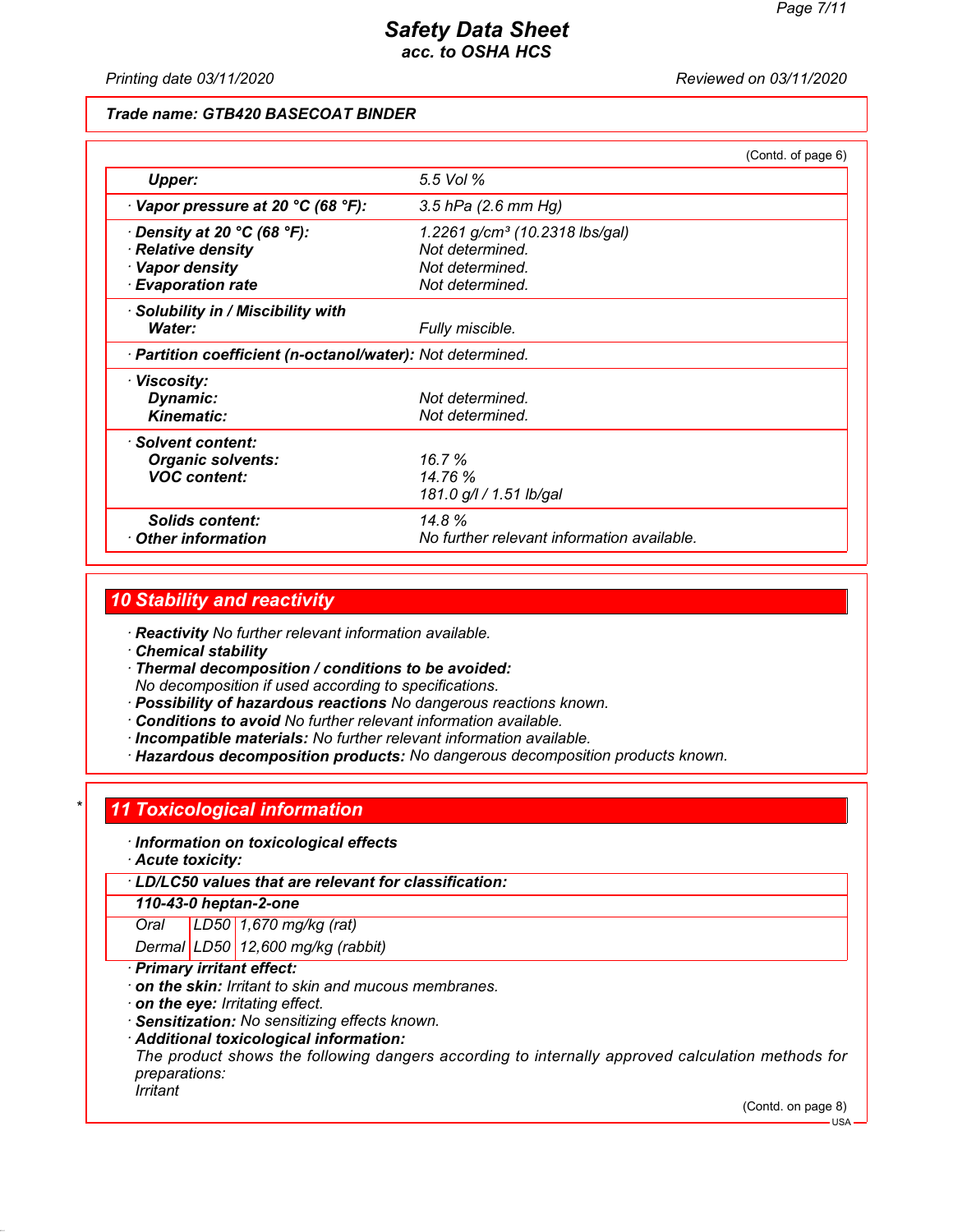*Printing date 03/11/2020 Reviewed on 03/11/2020*

## *Trade name: GTB420 BASECOAT BINDER*

(Contd. of page 7)

## *· Carcinogenic categories*

*· IARC (International Agency for Research on Cancer) 98-56-6 4-chloro-alpha,alpha,alpha-trifluorotoluene 2B*

*1330-20-7 xylene 3* 

*100-41-4 ethylbenzene 2B*

## *· NTP (National Toxicology Program)*

*None of the ingredients is listed.*

#### *· OSHA-Ca (Occupational Safety & Health Administration)*

*None of the ingredients is listed.*

# *12 Ecological information*

- *· Toxicity*
- *· Aquatic toxicity: No further relevant information available.*
- *· Persistence and degradability No further relevant information available.*
- *· Behavior in environmental systems:*
- *· Bioaccumulative potential No further relevant information available.*
- *· Mobility in soil No further relevant information available.*
- *· Additional ecological information:*
- *· General notes:*
- *Water hazard class 2 (Self-assessment): hazardous for water Do not allow product to reach ground water, water course or sewage system.*

*Danger to drinking water if even small quantities leak into the ground.*

- *· Results of PBT and vPvB assessment*
- *· PBT: Not applicable.*
- *· vPvB: Not applicable.*
- *· Other adverse effects No further relevant information available.*

## *\* 13 Disposal considerations*

#### *· Waste treatment methods*

*· Recommendation:*

*Must not be disposed of together with household garbage. Do not allow product to reach sewage system.*

- *· Uncleaned packagings:*
- *· Recommendation: Disposal must be made according to official regulations.*
- *· Recommended cleansing agent: Water, if necessary with cleansing agents.*

| · UN-Number               |              |  |
|---------------------------|--------------|--|
| · DOT, IMDG, IATA         | UN1263       |  |
| · UN proper shipping name |              |  |
| · DOT                     | Paint        |  |
| · IMDG, IATA              | <b>PAINT</b> |  |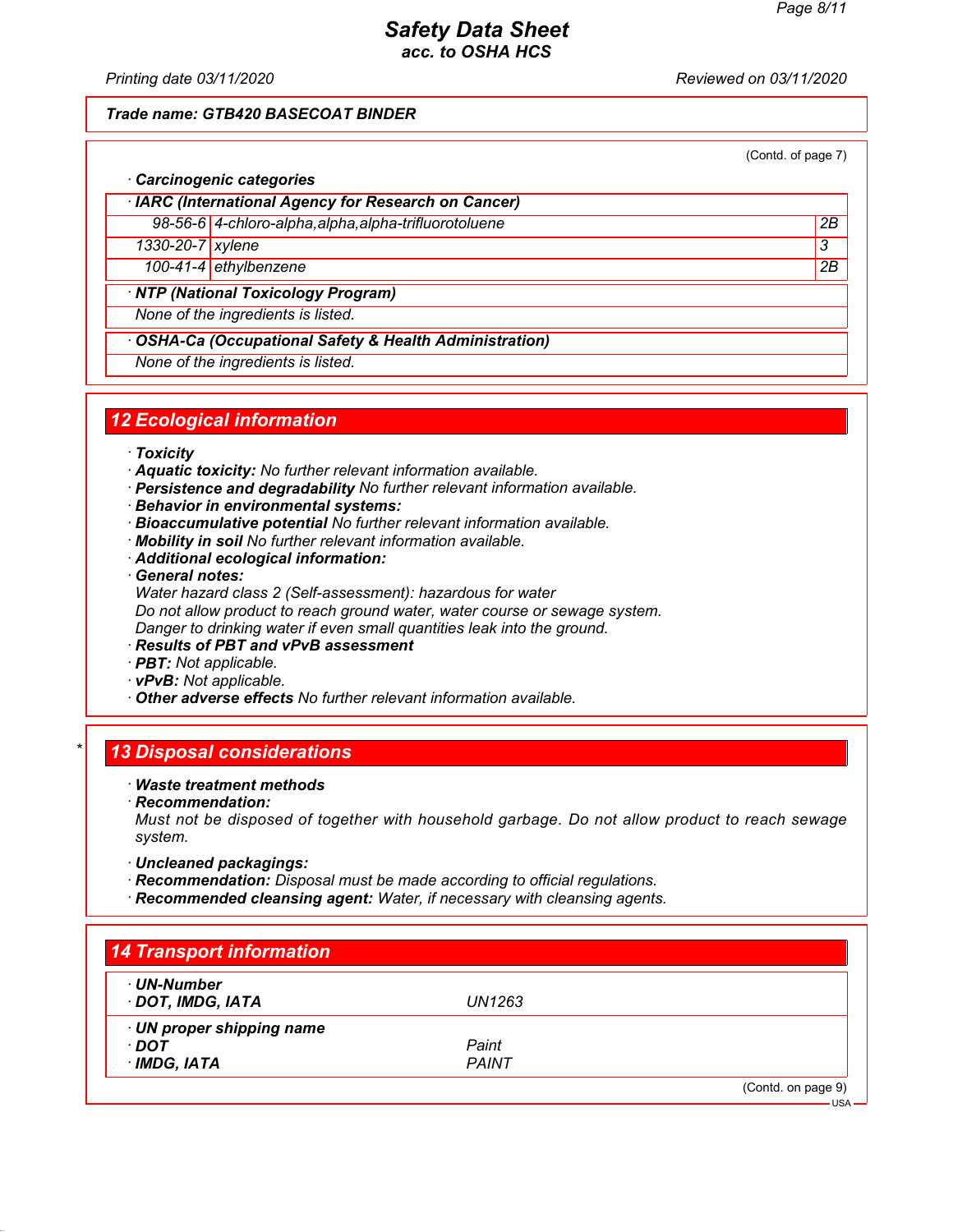*Printing date 03/11/2020 Reviewed on 03/11/2020*

# *Trade name: GTB420 BASECOAT BINDER*

|                                                                                                                                | (Contd. of page 8)                                                                                              |
|--------------------------------------------------------------------------------------------------------------------------------|-----------------------------------------------------------------------------------------------------------------|
| · Transport hazard class(es)                                                                                                   |                                                                                                                 |
| $\cdot$ DOT                                                                                                                    |                                                                                                                 |
|                                                                                                                                |                                                                                                                 |
| · Class                                                                                                                        | 3 Flammable liquids                                                                                             |
| · Label                                                                                                                        | 3                                                                                                               |
| $·$ IMDG, IATA                                                                                                                 |                                                                                                                 |
|                                                                                                                                |                                                                                                                 |
| · Class                                                                                                                        | 3 Flammable liquids                                                                                             |
| · Label                                                                                                                        | 3                                                                                                               |
| · Packing group<br>· DOT, IMDG, IATA                                                                                           | $\mathcal{U}$                                                                                                   |
| · Environmental hazards:                                                                                                       | Not applicable.                                                                                                 |
| <b>Special precautions for user</b><br>· Hazard identification number (Kemler code): 33<br>· EMS Number:<br>· Stowage Category | Warning: Flammable liquids<br>$F-E, S-E$<br>В                                                                   |
| Transport in bulk according to Annex II of<br><b>MARPOL73/78 and the IBC Code</b>                                              | Not applicable.                                                                                                 |
| · Transport/Additional information:                                                                                            |                                                                                                                 |
| $\cdot$ DOT<br>· Quantity limitations                                                                                          | On passenger aircraft/rail: 5 L<br>On cargo aircraft only: 60 L                                                 |
| ∙IMDG                                                                                                                          |                                                                                                                 |
| · Limited quantities (LQ)                                                                                                      | 5L                                                                                                              |
| · Excepted quantities (EQ)                                                                                                     | Code: E2<br>Maximum net quantity per inner packaging: 30 ml<br>Maximum net quantity per outer packaging: 500 ml |
|                                                                                                                                |                                                                                                                 |

# *\* 15 Regulatory information*

*· Safety, health and environmental regulations/legislation specific for the substance or mixture · Sara*

*· Section 355 (extremely hazardous substances):*

*None of the ingredients is listed.*

*· Section 313 (Specific toxic chemical listings):*

*1330-20-7 xylene*

*100-41-4 ethylbenzene*

(Contd. on page 10)

USA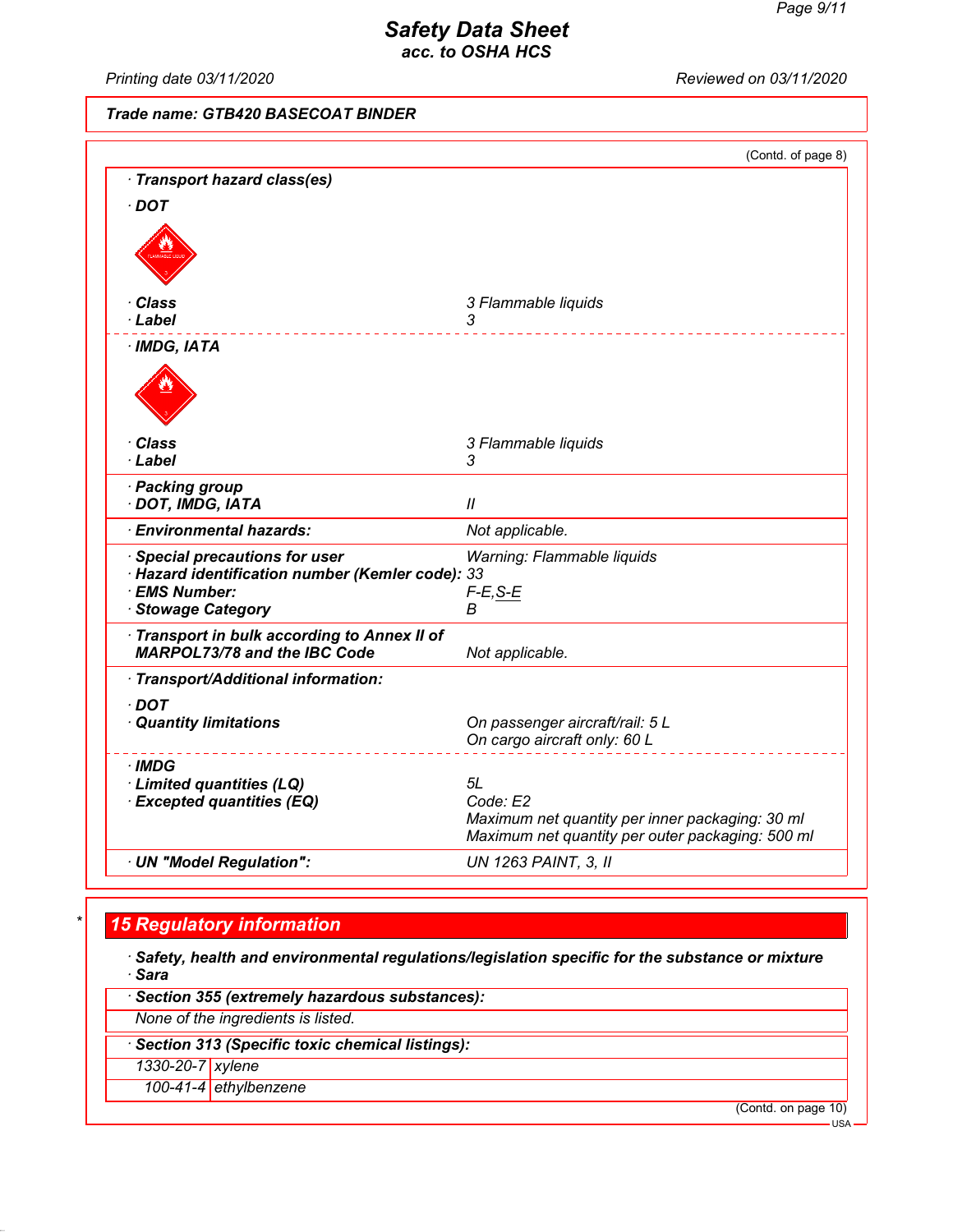*Printing date 03/11/2020 Reviewed on 03/11/2020*

*Trade name: GTB420 BASECOAT BINDER*

| (Contd. of page 9) |  |  |
|--------------------|--|--|
|                    |  |  |

| · TSCA (Toxic Substances Control Act): |
|----------------------------------------|
| All components have the value ACTIVE.  |

*· Hazardous Air Pollutants*

*1330-20-7 xylene*

*100-41-4 ethylbenzene*

*· Proposition 65*

*· Chemicals known to cause cancer:*

*98-56-6 4-chloro-alpha,alpha,alpha-trifluorotoluene*

*100-41-4 ethylbenzene*

*· Chemicals known to cause reproductive toxicity for females:*

*None of the ingredients is listed.*

*· Chemicals known to cause reproductive toxicity for males:*

*None of the ingredients is listed.*

*· Chemicals known to cause developmental toxicity:*

*None of the ingredients is listed.*

*· Carcinogenic categories*

| <b>EPA (Environmental Protection Agency)</b>                       |                              |    |  |
|--------------------------------------------------------------------|------------------------------|----|--|
|                                                                    | $67-64-1$ acetone            |    |  |
| 1330-20-7 xylene                                                   |                              |    |  |
|                                                                    | 100-41-4 ethylbenzene        | D  |  |
| TLV (Threshold Limit Value established by ACGIH)                   |                              |    |  |
|                                                                    | $\overline{67-64-1}$ acetone | A4 |  |
| 1330-20-7 xylene                                                   |                              | A4 |  |
|                                                                    | 100-41-4 ethylbenzene        | A3 |  |
| · NIOSH-Ca (National Institute for Occupational Safety and Health) |                              |    |  |

*None of the ingredients is listed.*

## *· GHS label elements*

*The product is classified and labeled according to the Globally Harmonized System (GHS). · Hazard pictograms*



*· Signal word Danger*

*· Hazard-determining components of labeling: 4-chloro-alpha,alpha,alpha-trifluorotoluene*

*· Hazard statements Highly flammable liquid and vapor. Causes skin irritation.*

*Causes serious eye irritation.*

*Suspected of causing cancer. · Precautionary statements*

*Obtain special instructions before use. Do not handle until all safety precautions have been read and understood. Keep away from heat/sparks/open flames/hot surfaces. - No smoking.*